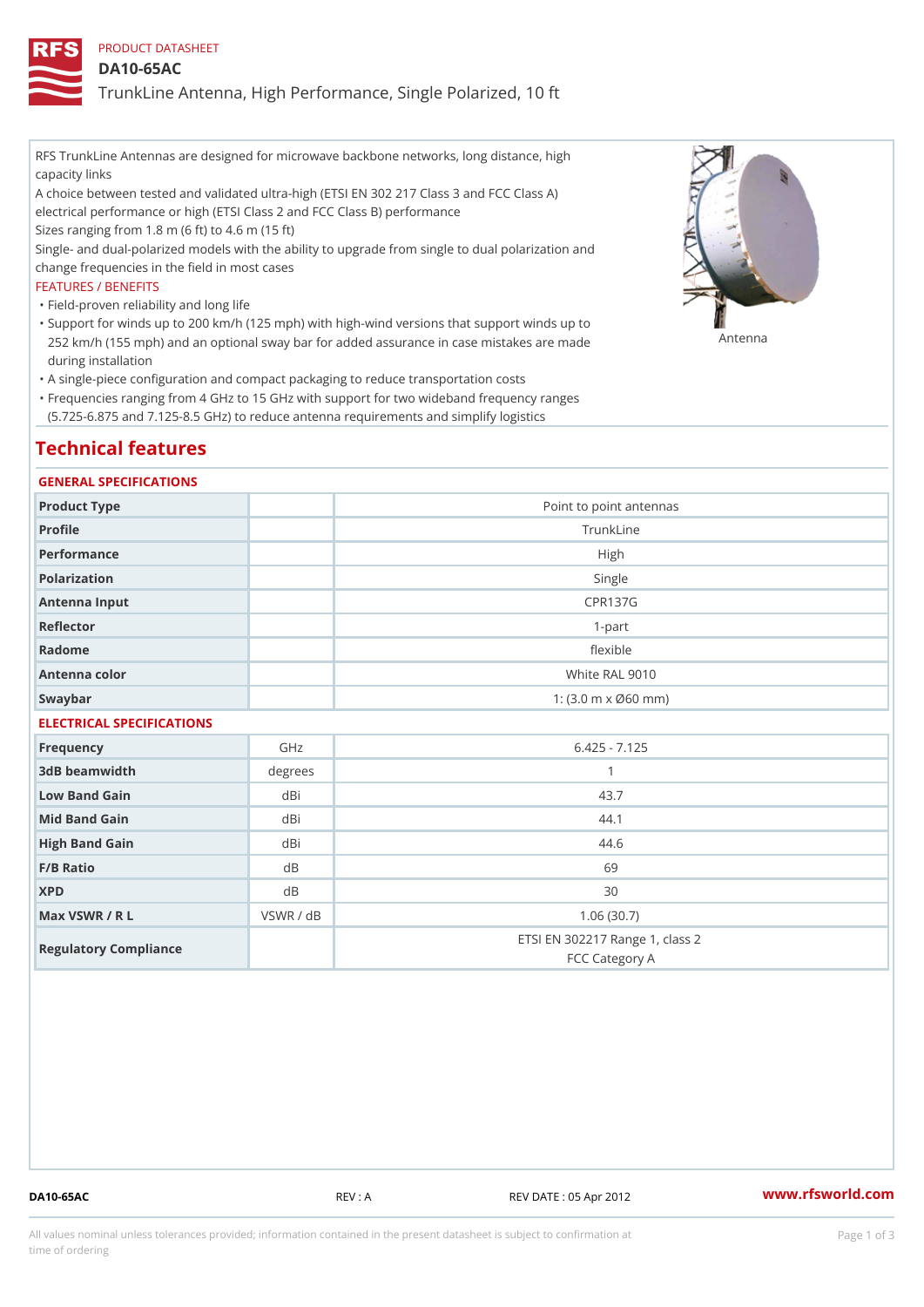## PRODUCT DATASHEET

DA10-65AC

TrunkLine Antenna, High Performance, Single Polarized, 10 ft

| MECHANICAL SPECIFICATIONS                                          |                        |              |                                                                          |  |
|--------------------------------------------------------------------|------------------------|--------------|--------------------------------------------------------------------------|--|
| Diameter                                                           |                        | ft $(m)$     | 10(3)                                                                    |  |
| Elevation Adjustment                                               |                        | degrees      | ± 5                                                                      |  |
| Azimuth Adjustment                                                 |                        | degrees      | ± 5                                                                      |  |
| Polarization Adjustment                                            |                        | degrees      | ± 5                                                                      |  |
| Mounting Pipe Diameter<br>minimaum                                 |                        | $mm$ (in)    | 114(4.5)                                                                 |  |
| Mounting Pipe Diameter<br>maximum                                  |                        | $mm$ (in)    | 114(4.5)                                                                 |  |
| Approximate Weight                                                 |                        | kg (lb)      | 290 (638)                                                                |  |
| Survival Windspeed                                                 |                        | $km/h$ (mph) | 200 (125)                                                                |  |
| Operational Windspeed                                              |                        | $km/h$ (mph) | 190 (118)                                                                |  |
| <b>STRUCTURE</b>                                                   |                        |              |                                                                          |  |
| Radome Material                                                    |                        |              | PVC coated fabric                                                        |  |
| FURTHER ACCESSORIES                                                |                        |              |                                                                          |  |
| optional Swaybar                                                   |                        |              | 1: SMA-SK-60-3000A (3.0 m x Ø60 mm)                                      |  |
| Further Accessories                                                |                        |              | SMA-WK-10: Wind Kit<br>SMA-SKO-UNIVERSAL-L : Universal sway bar fixation |  |
| MOUNTOUTLINE                                                       |                        |              |                                                                          |  |
| Dimension A                                                        | m <sub>m</sub><br>(in) |              | 3220(126.8)                                                              |  |
| $Dimension_B$                                                      | m m<br>(in)            |              | 1640(64.6)                                                               |  |
| $Dimension_C$                                                      | m m<br>(in)            |              | 550 (21.7)                                                               |  |
| $Dim_D - D -$<br>$114$ m m (4.5 _ ir ) $\sqrt{$ im $\cdot$ $\cdot$ | m <sub>m</sub>         |              | 190(7.5)                                                                 |  |
| <b>B</b> the control of the control                                | m m                    |              | 0.70(110)                                                                |  |

Dimension\_E

Dimension\_F

(in)

m<sub>m</sub> (in)

370 (14.6)

1440 (56.9)

DA10-65AC REV : A REV DATE : 05 Apr 2012 [www.](https://www.rfsworld.com)rfsworld.com

All values nominal unless tolerances provided; information contained in the present datasheet is subject to Pcapgelio an atio time of ordering